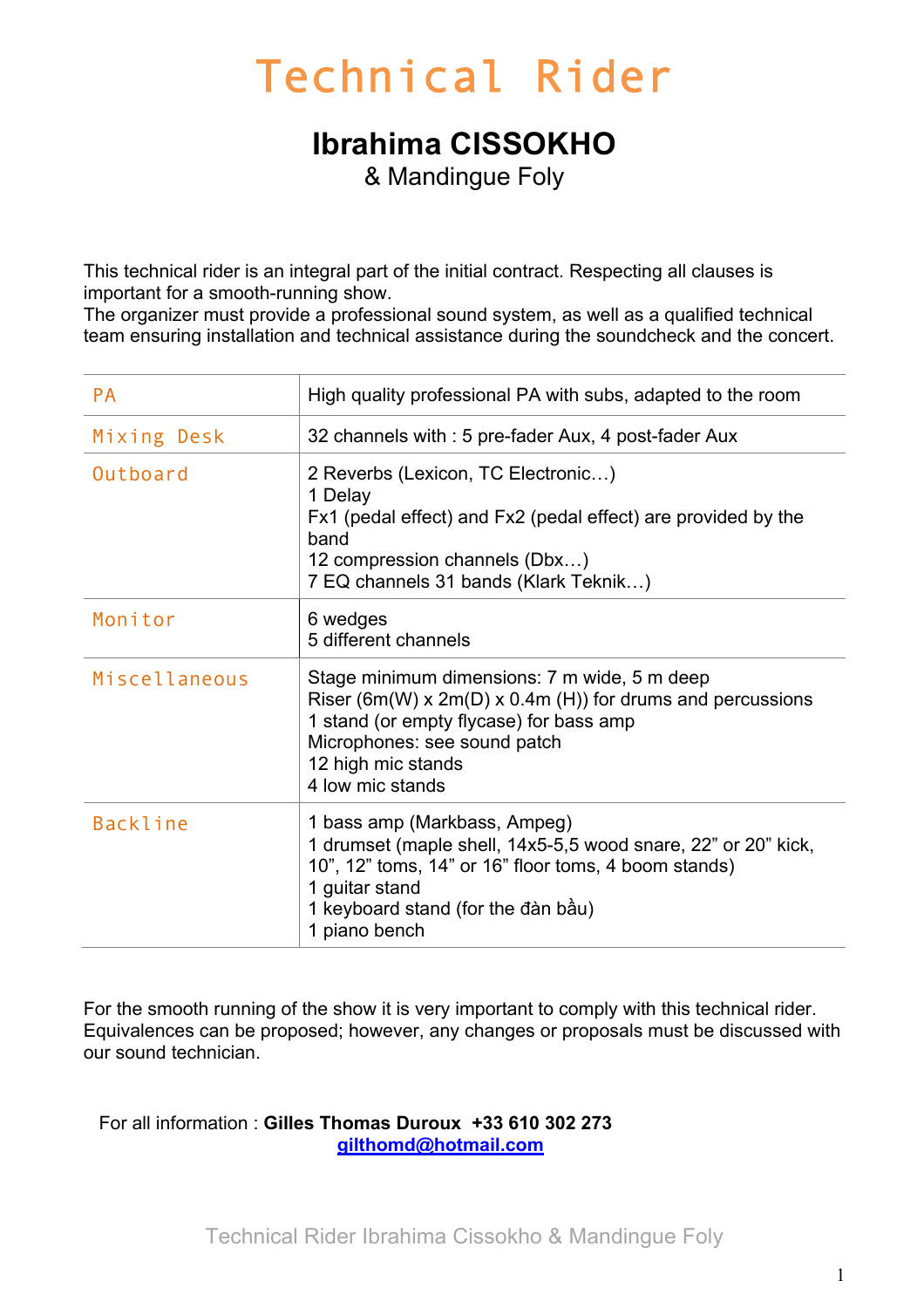#### Stage Plan



#### Musicians

**Ibrahima CISSOKHO** : lead vocals, kora, guitar **Abdourakhman FALL** : Bass, backing vocals **PHẠM Trọng Hiếu** : drums, đàn bầu, backing vocals **Ousmane SEDY** : seouroubas, djembe, tama, backing vocals **Thierry BEAUCOUP** : tenor and soprano saxophone, backing vocals

Technical Rider Ibrahima Cissokho & Mandingue Foly